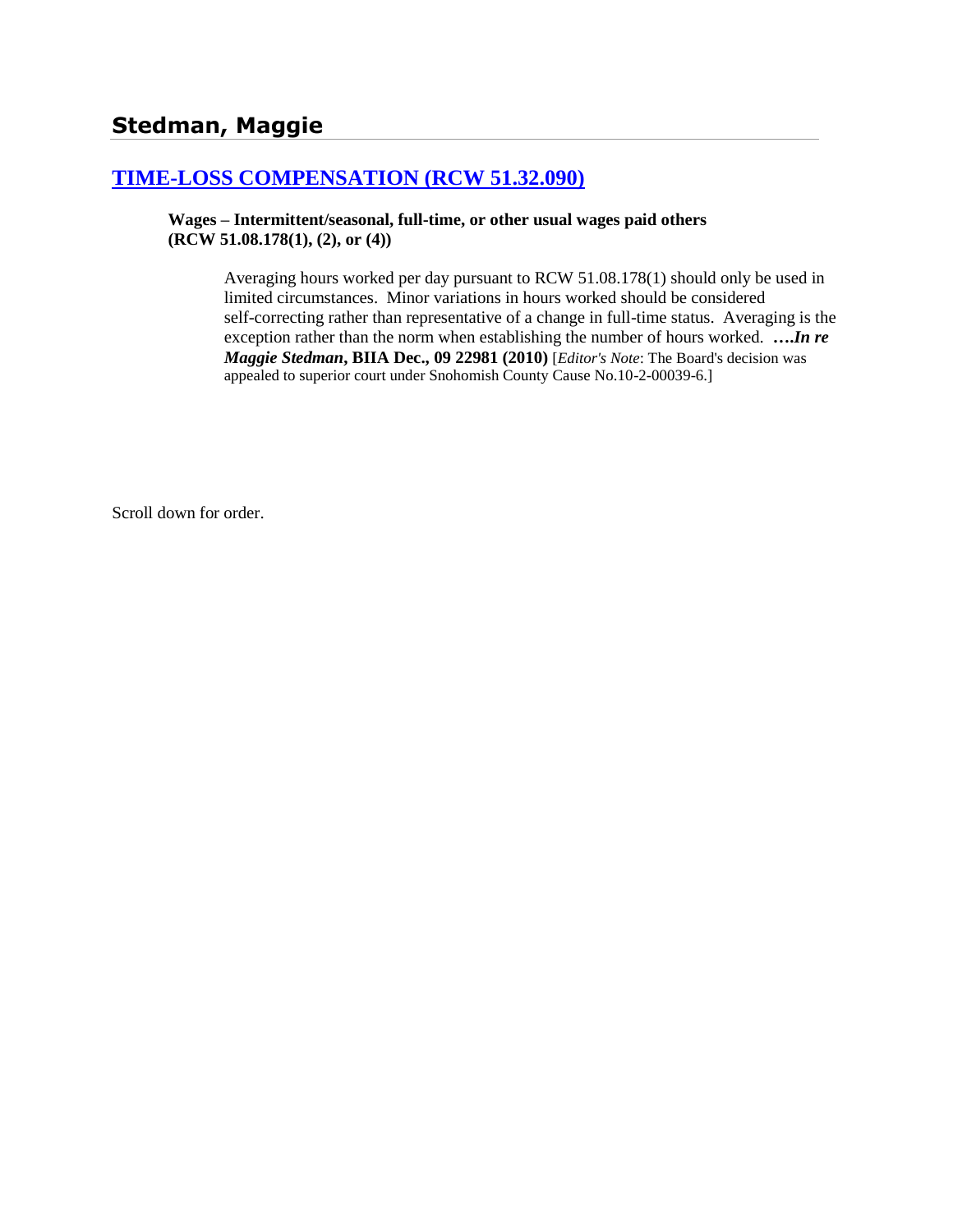# **BEFORE THE BOARD OF INDUSTRIAL INSURANCE APPEALS STATE OF WASHINGTON**

**)**

1

**IN RE: MAGGIE R. STEDMAN ) DOCKET NOS. 09 22981 & 09 23486**

**CLAIM NO. W-745018 ) DECISION AND ORDER**

APPEARANCES:

2

3 4

5 6 Claimant, Maggie R. Stedman, by Rumbaugh, Rideout, Barnett & Adkins, per Stanley J. Rumbaugh

7 8 9 Self-Insured Employer, General Construction Co., by Wallace, Klor & Mann, P.C., per Drew D. Dalton, and John L. Klor

10 11 12 Department of Labor and Industries, by The Office of the Attorney General, per Zebular Madison, Assistant

13 14 15 16 17 The claimant, Maggie R. Stedman, filed an appeal with the Board of Industrial Insurance Appeals on December 10, 2009, from an order of the Department of Labor and Industries dated November 30, 2009 (Docket No. 09 22981). In that order, the Department reversed orders dated June 9, 2009, and August 28, 2009, and calculated the claimant's gross wage as \$4,370.12 per month.

18 19 20 On December 15, 2009, the employer, General Construction Co., also appealed the November 30, 2009 Department order (Docket No. 09 23486). The Department order is **REVERSED AND REMANDED**.

# **DECISION**

22 23 24 25 26 As provided by RCW 51.52.104 and RCW 51.52.106, this matter is before the Board for review and decision. The claimant filed a timely Petition for Review of a Proposed Decision and Order issued on September 7, 2010, in which the industrial appeals judge reversed and remanded the November 30, 2009 Department order. The employer filed a response to the claimant's Petition for Review on October 1, 2010.

27 28 The Board has reviewed the evidentiary rulings in the record of proceedings and finds that no prejudicial error was committed. The rulings are affirmed.

29 30

21

31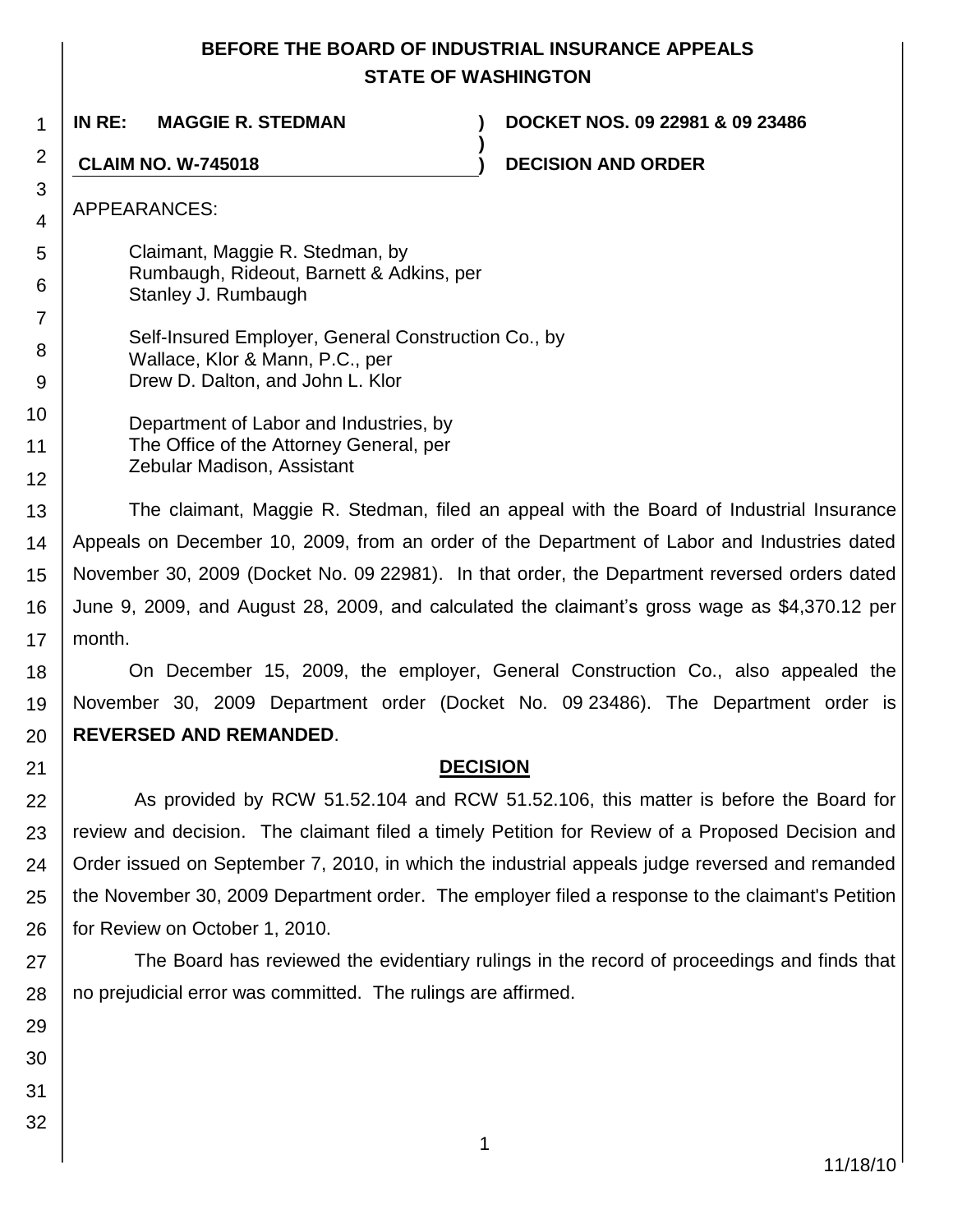1 2 3 4 5 6 We grant review to address the calculation of the claimant's daily wage pursuant to RCW 51.08.178(1). The statute provides that a worker's daily wage shall be the hourly wage multiplied by the number of hours the worker is "normally employed." Our industrial appeals judge determined that the claimant, Maggie Stedman, worked an average of 7.17 hours per day, five days per week. This figure was calculated by averaging the claimant's hours over the twelve months preceding the injury.

7 8 9 10 11 12 13 14 15 RCW 51.08.178(1) specifically provides that the number of hours a worker is normally employed shall be determined by the Department in a fair and reasonable manner, which may include averaging the number of hours worked per day. We previously determined that the only averaging permitted by subsection (1) of the statute was averaging similar to that used by our industrial appeals judge, that is to say, we determined the statute permitted averaging the number of hours per day and days per week to determine the number of hours a worker was "normally employed." See, *Ubaldo Antunez*, BIIA Dec., 88 1852 (1989). Among other changes to RCW 51.08.178, amendments in 1988 reflected our holding in *Antunez* and specifically permitted, but did not require, averaging of hours worked per day to calculate the hours "normally worked."

16 17 18 19 20 21 22 23 24 25 26 27 28 Although this method of averaging is permitted by RCW 51.08.178(1), the method should be utilized only in limited circumstances. Whether an averaging method is needed is dependent on the circumstances that define the hours and days a worker is employed. We previously defined "normally employed" as a "more or less permanent standard" or "established norm". *In re Jeanetta Stepp,* BIIA Dec. 87 2734 at 7 (1989). We also stated that the use of the averaging method should be reserved for employment situations with "persistent fluctuations in the number of hours per day or days per week." *Antunez* at 6. A worker can be considered "normally employed" eight hours a day five days a week despite occasional variations from the normal work schedule. A minor variation in a worker's schedule does not require that the Department resort to averaging in order to determine the hours worked per day. Minor variations should be generally considered self-corrective rather than representative of a change in full-time status. *Antunez* at 7. When the statutory provision is viewed in this light, the use of an averaging method should remain the exception rather than the norm when establishing the number of hours normally employed.

- 29
- 30 31
- 32

2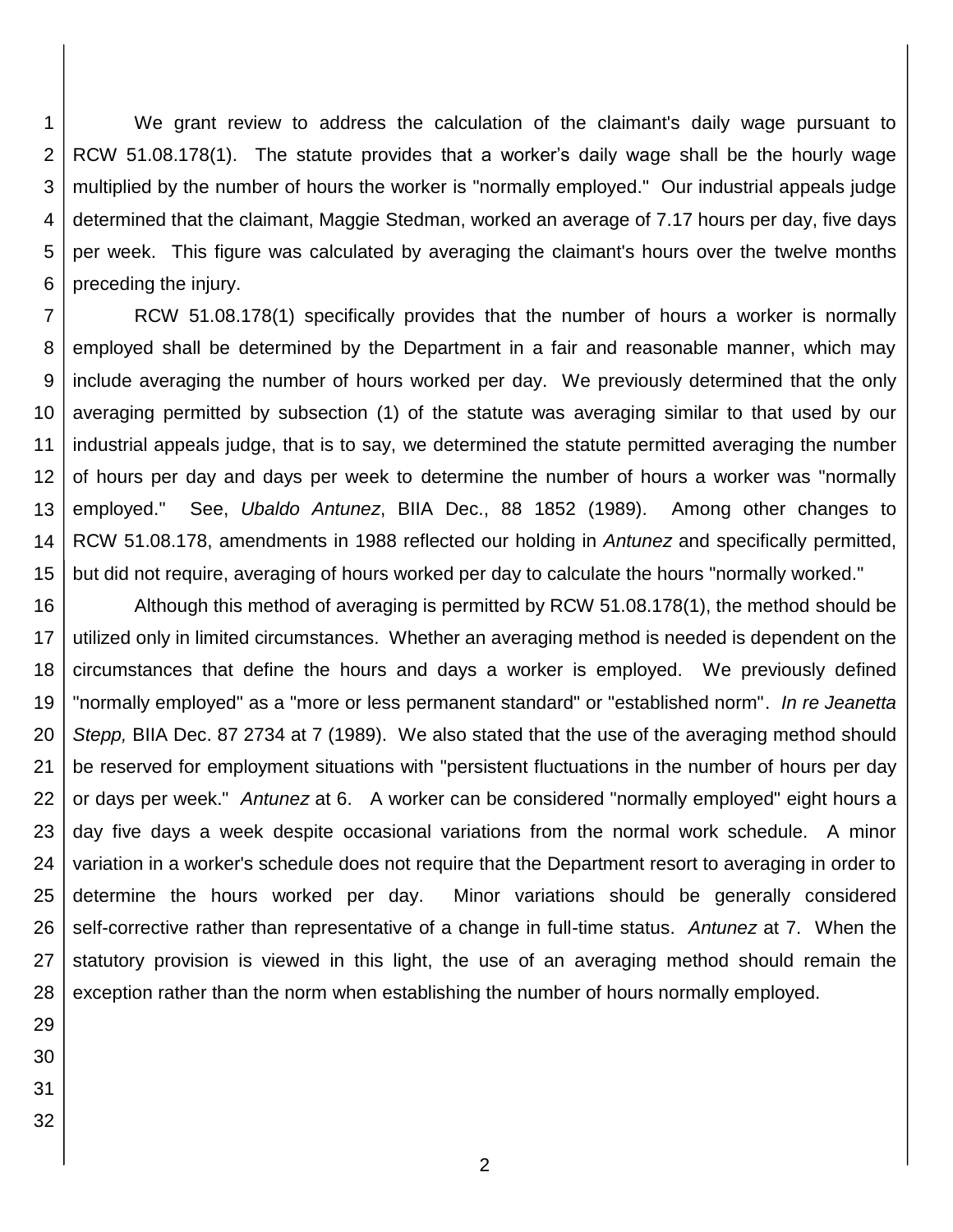1 2 3 4 5 6 7 8 9 10 Averaging is not required in this case in order to calculate the hours and days Ms. Stedman was normally employed. We find only minor variations, not persistent fluctuations, in the hours or days. Ms. Stedman was employed as a carpenter with General Construction Co. on a full-time basis. She was scheduled to work eight hours per day, five days per week. While she was occasionally sent home if a project finished early, the intention of both the claimant and her employer was that she was scheduled to work full time. The employer's choice to have the crew leave early if a project was completed represents the type of self-correcting change contemplated by *Antunez*. The minor changes in Ms. Stedman's schedule due to leave or project completion are not persistent schedule fluctuations that justify averaging under the statute. The circumstances of her employment establish a norm of full-time employment.

11 12 13 14 15 16 17 18 19 20 Ms. Stedman completed a three-week unpaid apprentice training program prior to beginning her position as a carpenter. While she was permitted to collect unemployment during this period, the parties agreed that it would be unjust to average the unemployment compensation into her wage calculation. This illustrates the difficulty with averaging the wages of a full-time worker. All of the parties recognized that averaging the unemployment wage for the training program would be inconsistent with the statutory mandate that the daily wage be determined in a fair and reasonable manner. Under these circumstances, the hours Ms. Stedman was normally scheduled to work, rather than an average of the actual hours worked, should govern the wage calculation. Once the worker establishes that they were "normally employed" full-time, hours should not be averaged under the statute.

21 22 23 The employer raised the issue of including the claimant's vacation and leave pay when averaging her hours. Because averaging was not the proper method for determining Ms. Stedman's hours, this issue need not be further addressed.

24 25 26 27 Because Ms. Stedman was "normally employed" full-time, we conclude that her daily wage should have been calculated based on eight hours per day, five days per week, with a wage of \$21.24 per hour, plus monthly health care benefits of \$844.28. We remand this matter to the Department to recalculate the claimant's time-loss compensation benefits rate using these figures.

- 28 29 30
- 31
- 32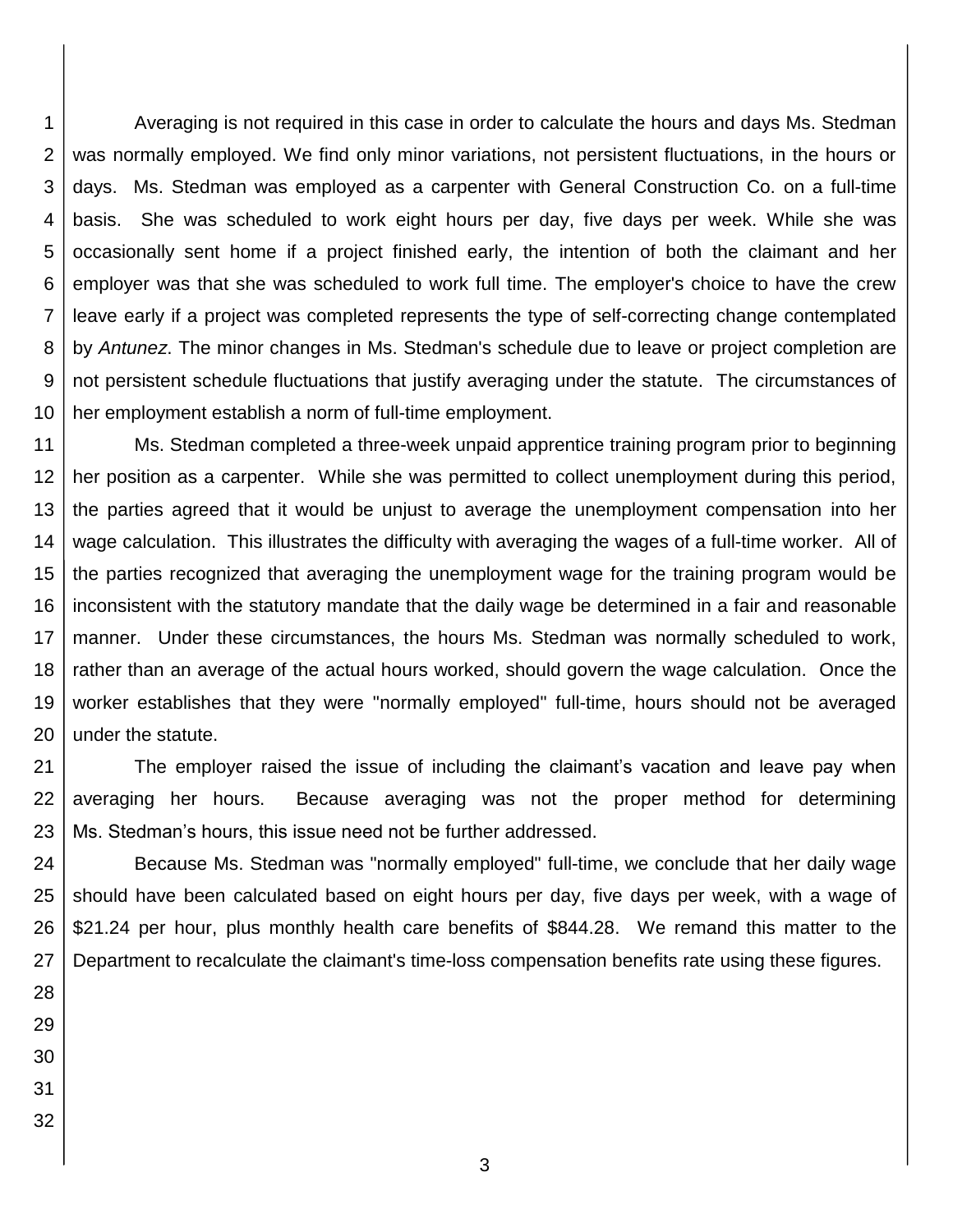#### **FINDINGS OF FACT**

- 1. On January 25, 2007, the Department of Labor and Industries received an Application for Benefits in which the claimant, Maggie R. Stedman, alleged she incurred an industrial injury to the claimant on January 24, 2007, during the course of her employment with General Construction Co. The claim was allowed and benefits were provided. On June 9, 2009, the Department issued an order in which it determined the claimant's time-loss compensation benefits based on total gross wages of \$3,611.64 per month. On June 16, 2009, the Department received the claimant's protest to the June 9, 2009 order. On August 28, 2009, the Department issued an order in which it directed the claimant to repay the self-insured employer an overpayment of time-loss compensation benefits. On September 4, 2009, the Department received the claimant's protest to the August 28, 2009 order, and it was placed in abeyance. On November 30, 2009, the Department issued an order in which it reversed the June 9, 2009, and August 28, 2009 orders and determined the claimant's total gross wages of \$4,370.12 per month. This amount was based on \$21.24 per hour times 166 hours per month with health care benefits of \$844.28 per month as a single individual with three dependents. On December 10, 2009, the Board received the claimant's appeal from the November 30, 2009 order. On December 15, 2009, the Board received the self-insured employer's appeal from the November 30, 2009 order. On December 23, 2009, the Board granted the claimant's appeal under Docket No. 09 22981, and agreed to hear the appeal. On December 23, 2009, the Board granted the self-insured employer's appeal under Docket No. 09 23486, and agreed to hear the appeal.
	- 2. Ms. Stedman sustained an industrial injury on January 24, 2007, during the course of her employment with General Construction Co.
	- 3. At the time of her industrial injury, Ms. Stedman was a married individual with three dependents. She earned \$21.24 per hour, and her self-insured employer provided \$844.28 per month for her health care benefits.
	- 4. Ms. Stedman was scheduled to work eight hours per day, five days per week.
	- 5. Ms. Stedman was occasionally sent home early when a project was completed. She also took leave. These slight variations in her schedule were self-correcting and do not constitute persistent fluctuations in the hours worked.

#### **CONCLUSIONS OF LAW**

- 1. The Board of Industrial Insurance Appeals has jurisdiction over the parties to and the subject matter of these appeals.
- 2. Ms. Stedman was normally employed eight hours a day, five days a week within the meaning of RCW 51.08.178(1).
- 4 5 6 7 8 9 10 11 12 13 14 15 16 17 18 19 20 21 22 23 24 25 26 27 28 29 30 31 32

1

2

3